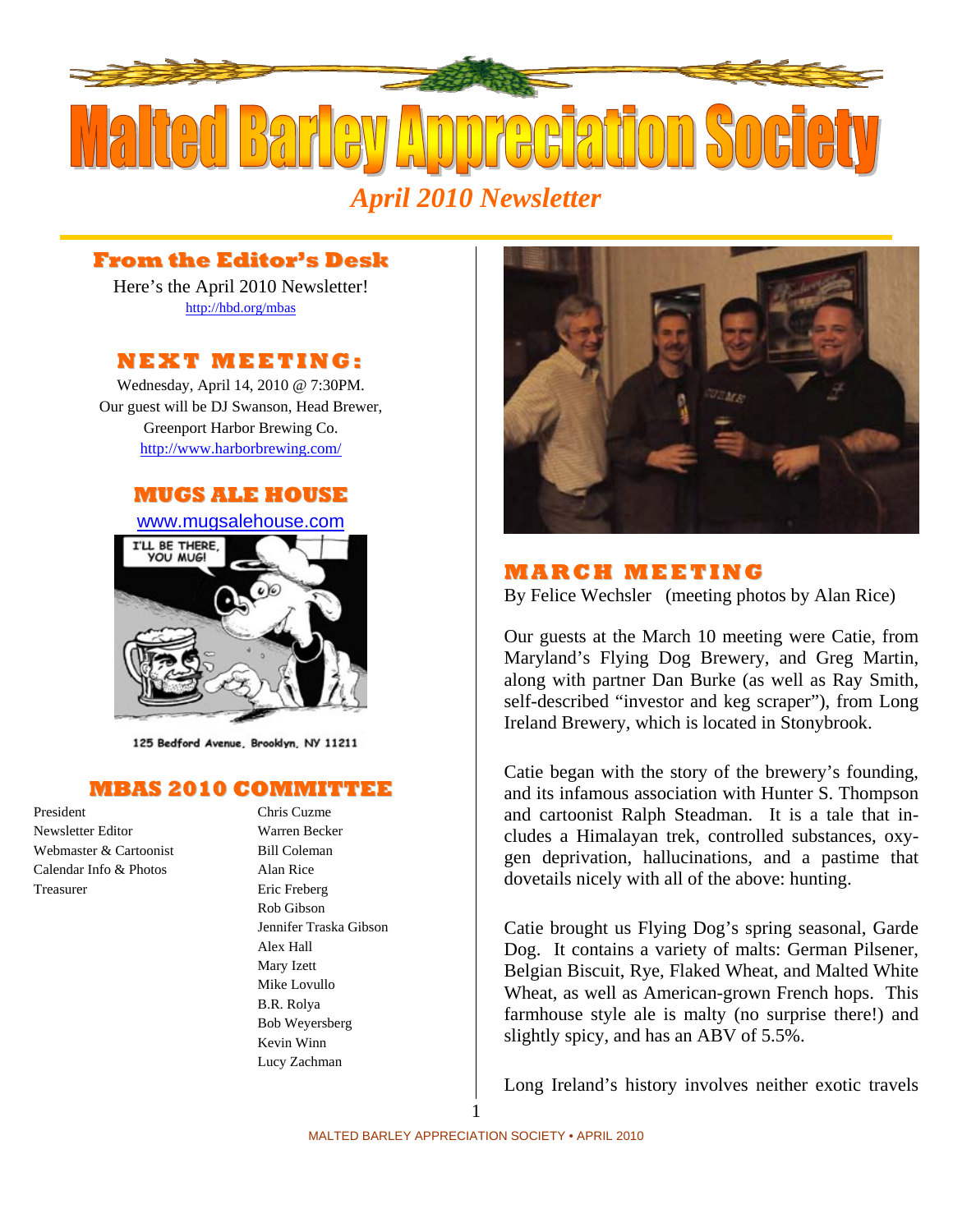nor famous writers, but it is equally compelling, perhaps because it involves a dream that some of us have had, but that its brewers have actually realized. Two homebrewers who hated their (former) day jobs, Greg and Dan got licensed and started brewing with Rob Leonard of New England Brewing Company in February of last year. Their initial batches got such a good reception that they took the plunge and bought the kit from the now-defunct Pennichuck Brewing Company. Long Ireland will soon be brewing in Riverhead with a 15 barrel system.

Long Ireland brought along two beers. The first pour was its flagship beer, a 5.5% Celtic Ale, which is now contract brewed in Saratoga. Celtic has a pleasant honey taste, is slightly toasty with a grassy aroma, and has a dry astringent finish from Chocolate Malt. The other beer was Breakfast Stout, a 3.5% sweet stout made with a Kenyan coffee infusion. This is a very drinkable session beer, easy on the palate, with a nice, roasty finish.

Greg and Dan quit their day jobs on January 10.

Many thanks to Alex, Alan, Bill, and Keith for their input on the tasting notes.





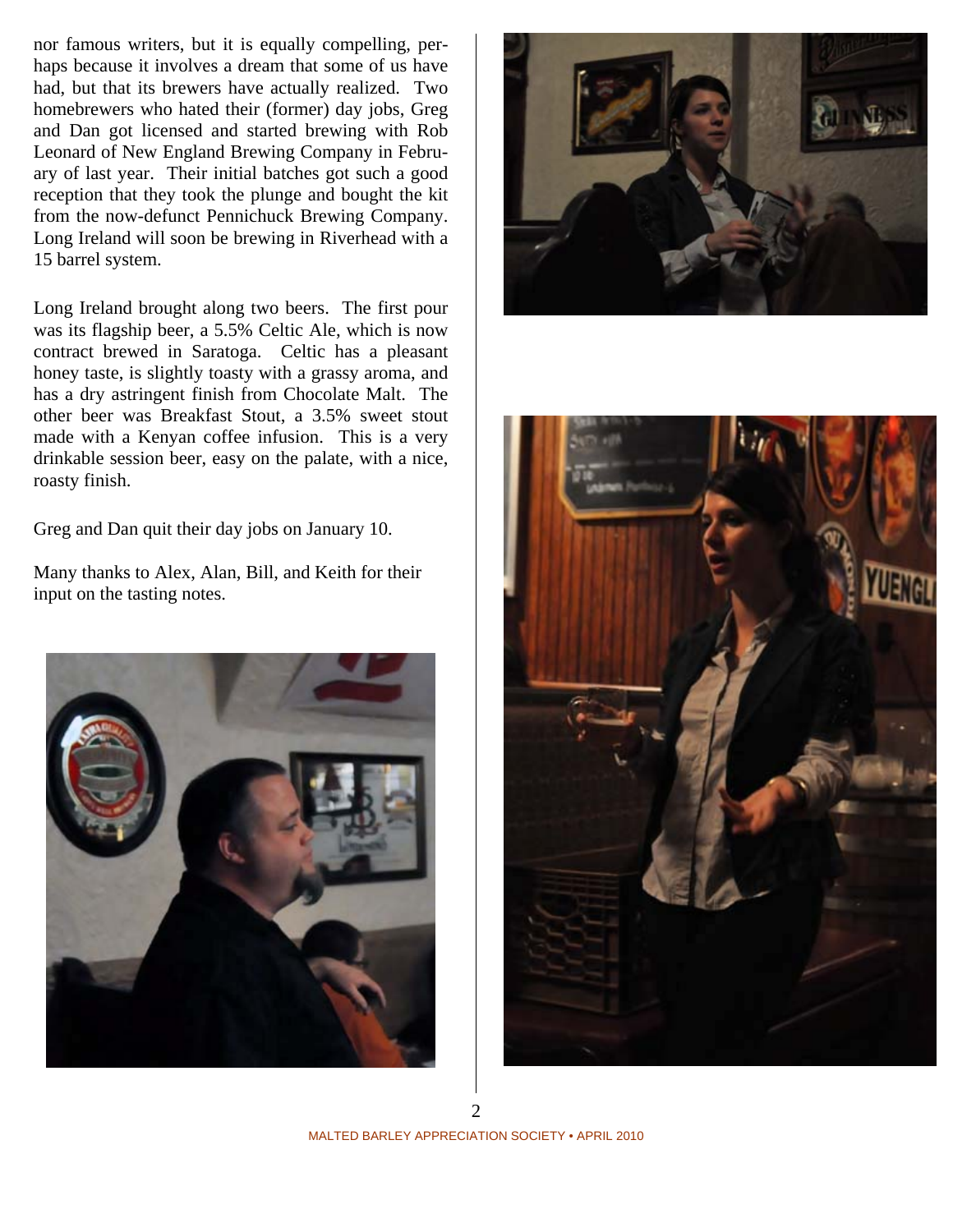







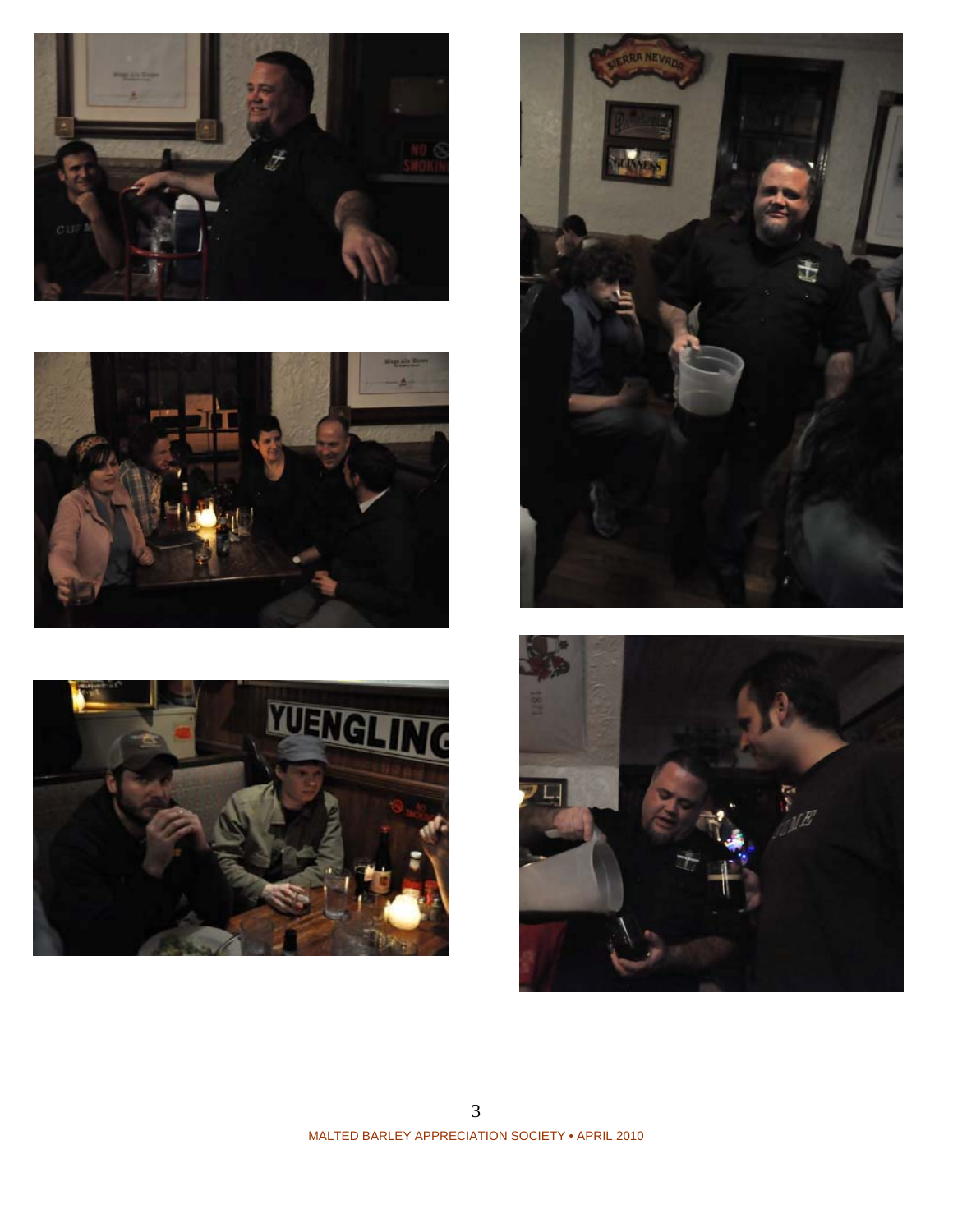











MALTED BARLEY APPRECIATION SOCIETY • APRIL 2010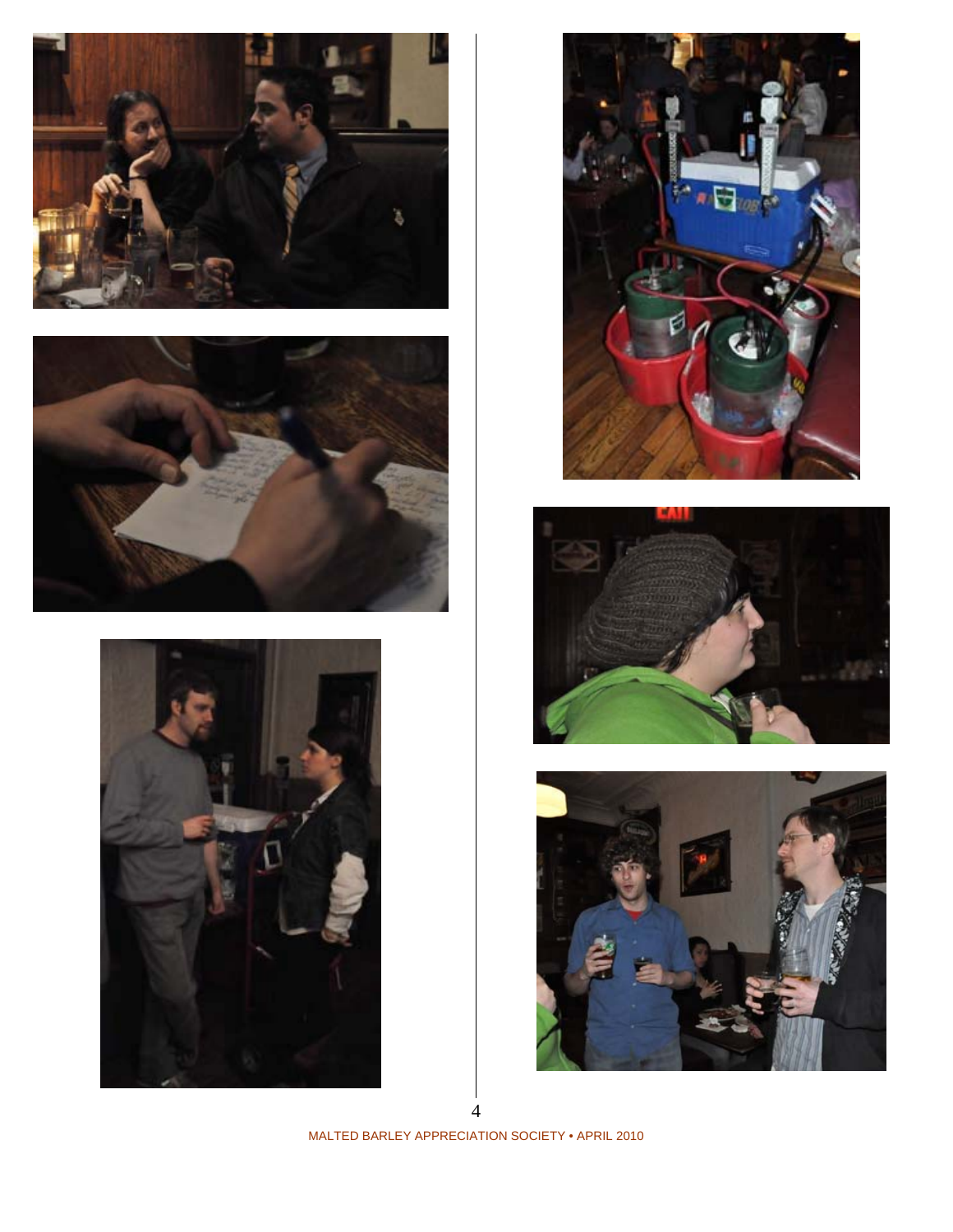# **MBAS Club Shirts & Mugs**

We have black 2-sided imprint t-shirts, which we use for our speaker gifts, available for sale to club members for \$20.00 each. Sizes available are S-XXL, and will be available for purchase at our meeting. Proceeds for the sale of this t-shirt go toward the club's new glass mug that will be used for meeting samples.







**15TH ANNIVERSARY** 1994 - 2009

# **Event Calendar** by Alan Rice

From **The Brewers Assoc. Craft Brewers Conference** in Chicago:

**The** World Beer Cup **is a bi-annual competition held at the CBC. This year, 642 breweries from 44 countries and 47 U.S. states vied for awards with 3,330 beers entered in 90 beer style categories. That is two more beers than were at the 2009 GABF, just barely setting a new record for the largest commercial competition ever.**

### **Congratulations to the New York winners:**

Belgian-Style Dubbel, 29 entries, Gold: **Ommegang Abbey Ale**. American-Belgo-Style Ale, 46 entries, Silver: **Ommegang Biere de Mars**.

Belgian-Style Witbier, 47 entries, Silver: **Ommegang Witte**. Belgian-Style Dark Strong Ale, 46 entries, Bronze: **Brooklyn Local 2**. Complete results: http://www.worldbeercup.org/

They also bestowed individual awards. **The Brewers Association presented the F.X. Matt Defense of the Industry Award to Steve Hindy**, Chairman and President of The Brooklyn Brewery. Hindy recently testified in a Congressional hearing to communicate how state franchise laws can hinder the ability for small brewers to grow their businesses and how self-distribution is important to many small brewers to develop their access to market.

"Steve's work on behalf of the industry is almost too great to list," says Brewers Association Past Chair Richard Doyle of Harpoon Brewery. "His involvement on the Beer Institute board established credibility for craft brewers there and reaffirmed our place at the table."

The F.X. Matt Award is given in honor of a champion of small brewers, F.X. Matt (1933-2001), president of the F.X. Matt Brewing Co. in Utica, New York from 1980-1989 and chairman from 1989-2001.

### **H O M E B R E WI N G C O M P E TI TI O N S:**



http://www.homebrewersassociation.org/pages/competitions/club-onlycompetitions



http://www.bjcp.org/apps/comp\_schedule/competition\_schedule.php

**Hudson Valley Homebrewers 20th** - Results: American Ale, 1<sup>st</sup> place, Lee Jacobson and Ray Girard, NYCHG, Ray Leeota's Freezer Cleaner Pale Ale. Amber Hybrid Beer, 2nd place, **Justin Taylor**, NYCHG, Big Sur California Common.